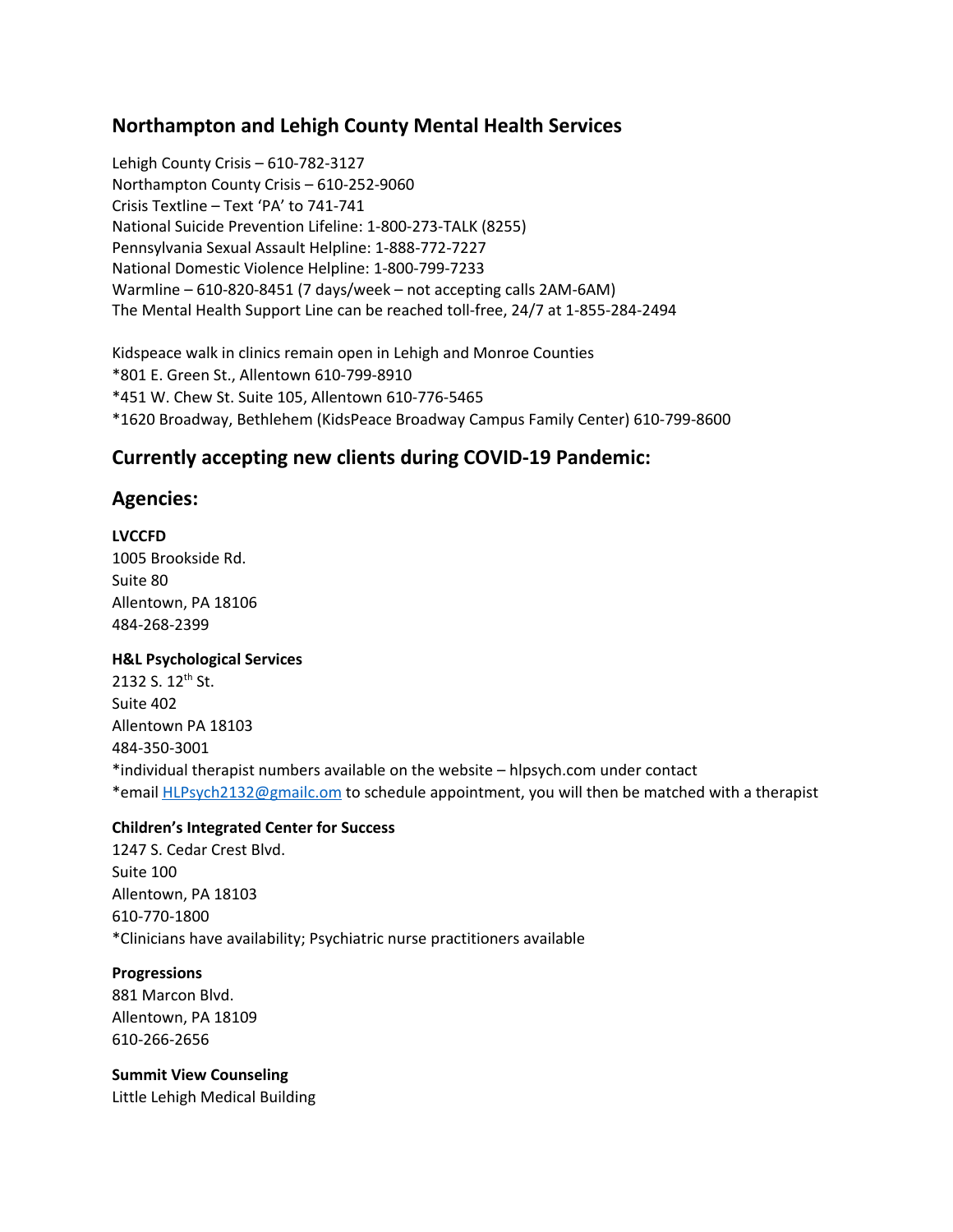1275 S. Cedar Crest Blvd. Suite 3A Allentown, PA 18103 610-351-3477  $*10$  years +

## **Bethlehem Counseling Associates**

2045 Westgate Drive Suite 304 Gateway Professional Building Bethlehem, PA 18017 610-865-8177

#### **Concern**

90 South Commerce Way Suite 300 Bethlehem, PA 18017 610-691-8401

#### **Lehigh Valley Counseling**

51 E. Elizabeth Ave. Bethlehem, PA 18018 610-360-7526

#### **Pathway to Healing**

31 West First St. Unit 1 Wind Gap, PA 18091 610-881-4545

#### **VirtualCounselor.com**

\*offers virtual counseling year round K-12 \*accepts commercial insurances

### **Agencies with multiple locations:**

# **Pinebrook Family Answers**

Allentown 402 North Fulton St. Allentown, PA 18102 610-432-3919 Bethlehem 502 East  $4^{\text{th}}$  St. Bethlehem, PA 18015 610-814-7154 Easton 1101 Northampton St. Suite 201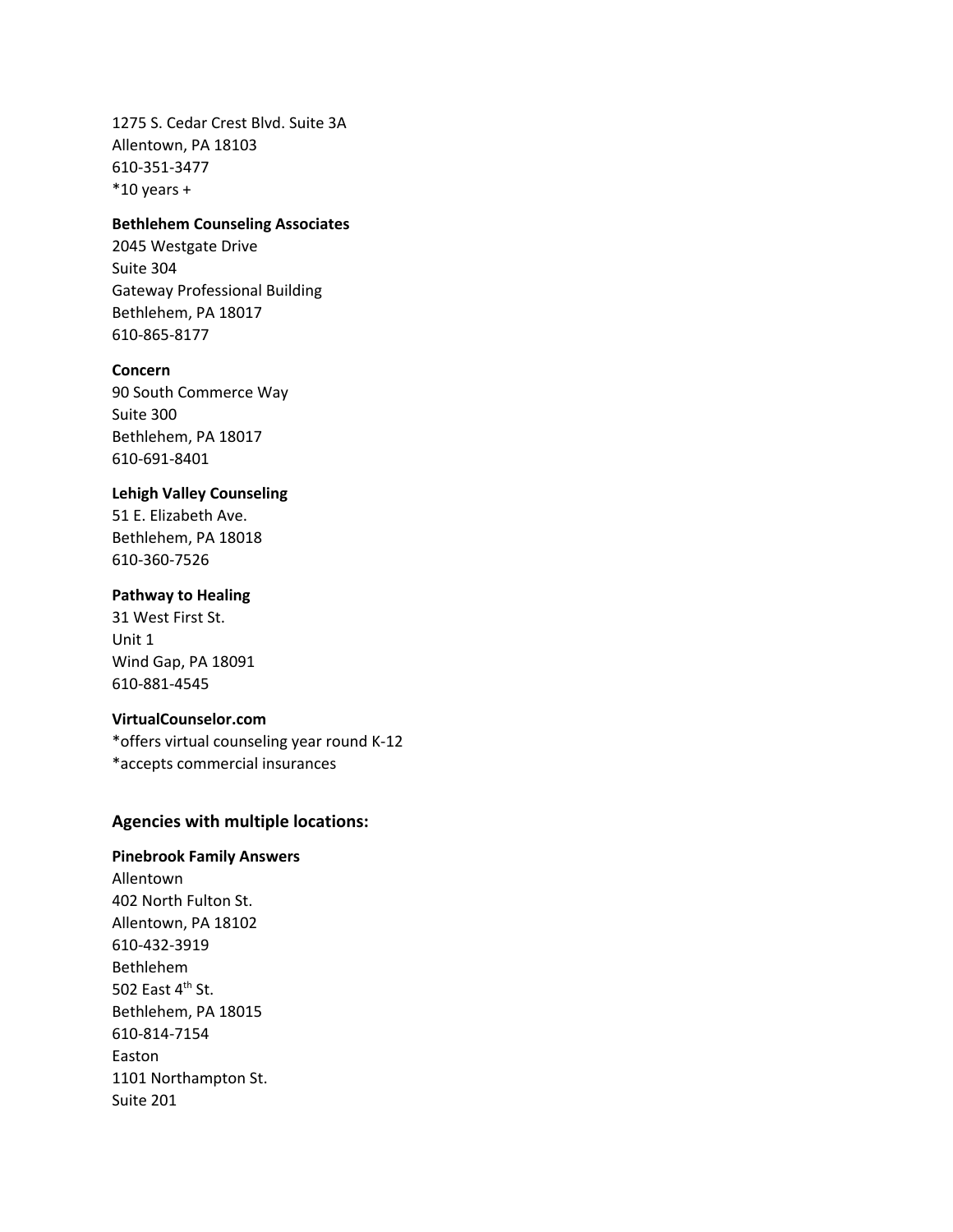Easton, PA 18042 610-559-8151 Wind Gap 16 South Broadway Suite 2 Wind Gap, PA 18091 610-863-8151 \*accepting Medicaid \*teletherapy via Microsoft Teams

## **Methodist Community Counseling Services**

Easton 1555 Northampton St. Easton, PA 610-252-2000 Bangor 51 Market St. Bangor, PA 18013 610-588-5016

# **OMNI Health**

Allentown 546 West Hamiliton St. Suite 100 Allentown, PA 18101 484-221-8296 Easton 226 Northampton St. Easton, PA 18042 610-258-1300 \*private insurance, Medicaid and Medicare accepted

#### **Kidspeace**

Allentown 801 E Green St Allentown, PA 18109 610-799-8910 or 451 W Chew St #105 Allentown, PA 18102 610-776-5465 Bethlehem 1620 Broadway Bethlehem, PA 18015 610-799-8600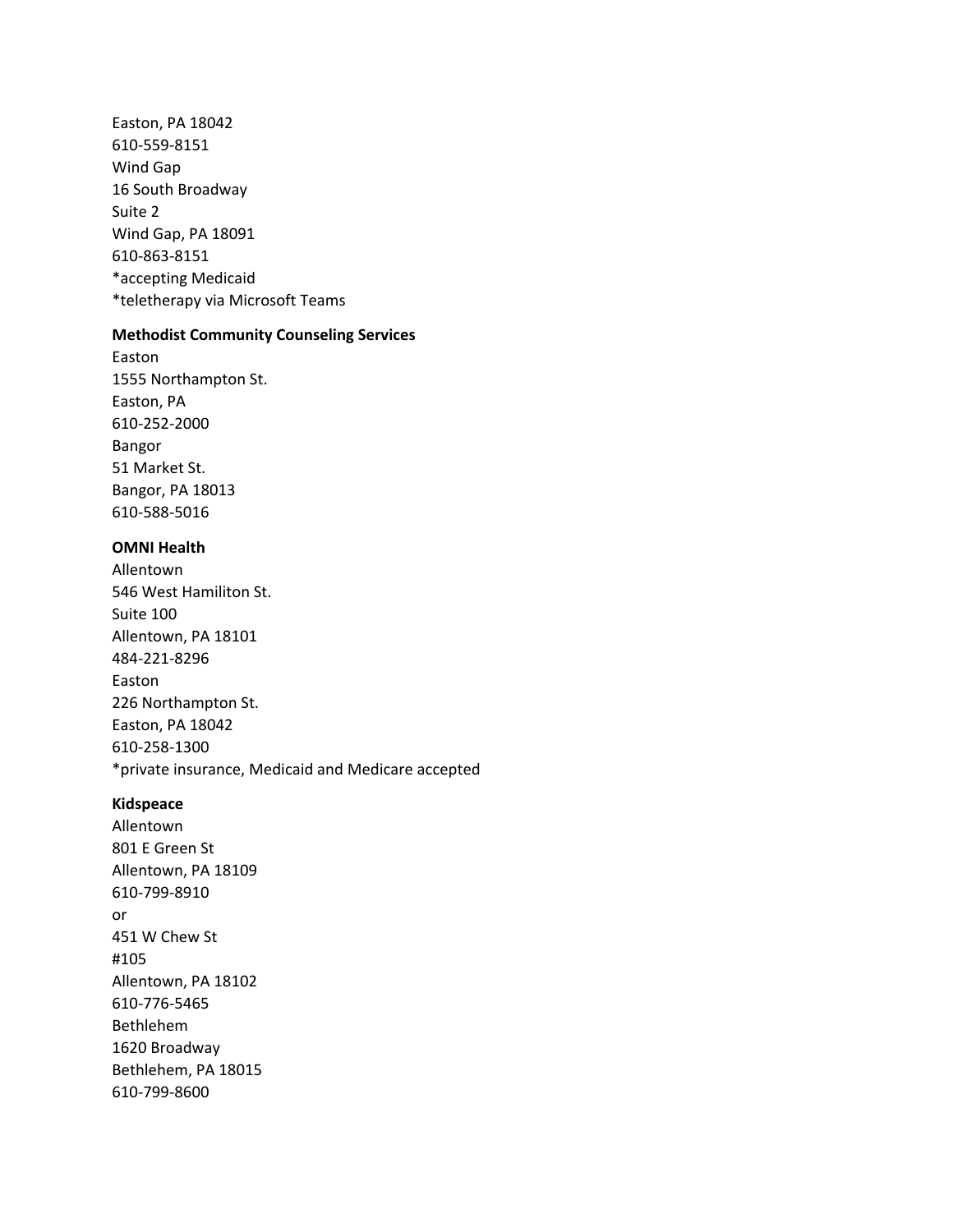# **Individuals in Private Practice or Within Agencies:**

### **Andrea Krutsick**

Center for Integrated Psychotherapy 1251 S. Cedar Crest Blvd. Allentown, PA 18103 610-432-5066 \*website has information for connecting to Zoom \*commercial and state insurance

## **Alicia Coffman**

Center for Integrative Psychotherapy 1251 S. Cedar Crest Blvd. Allentown, PA 18103 484-809-9366 \*all ages though typically starting age 8-10 [aliciaacoffman@gmail.com](mailto:aliciaacoffman@gmail.com)

#### **Samantha Strassman**

Allentown, PA 18104 484-498-2805 \*Geisinger, Highmark, OON  $*11$  years +

#### **Abby Sheneman**

121 North Cedar Crest Blvd. Allentown, PA 18104 7 and up 445-200-5200 \*self-pay; sliding scale \*6 years +

#### **Nikida Allen**

Summitview Counseling 1275 S. Cedar Crest Blvd. Suite 3A Allentown, PA 18103 484-643-4971  $*10$  years +

**Julie Mackey** Otto Psychological Associates 2132 S. 12<sup>th</sup> St. Suite 103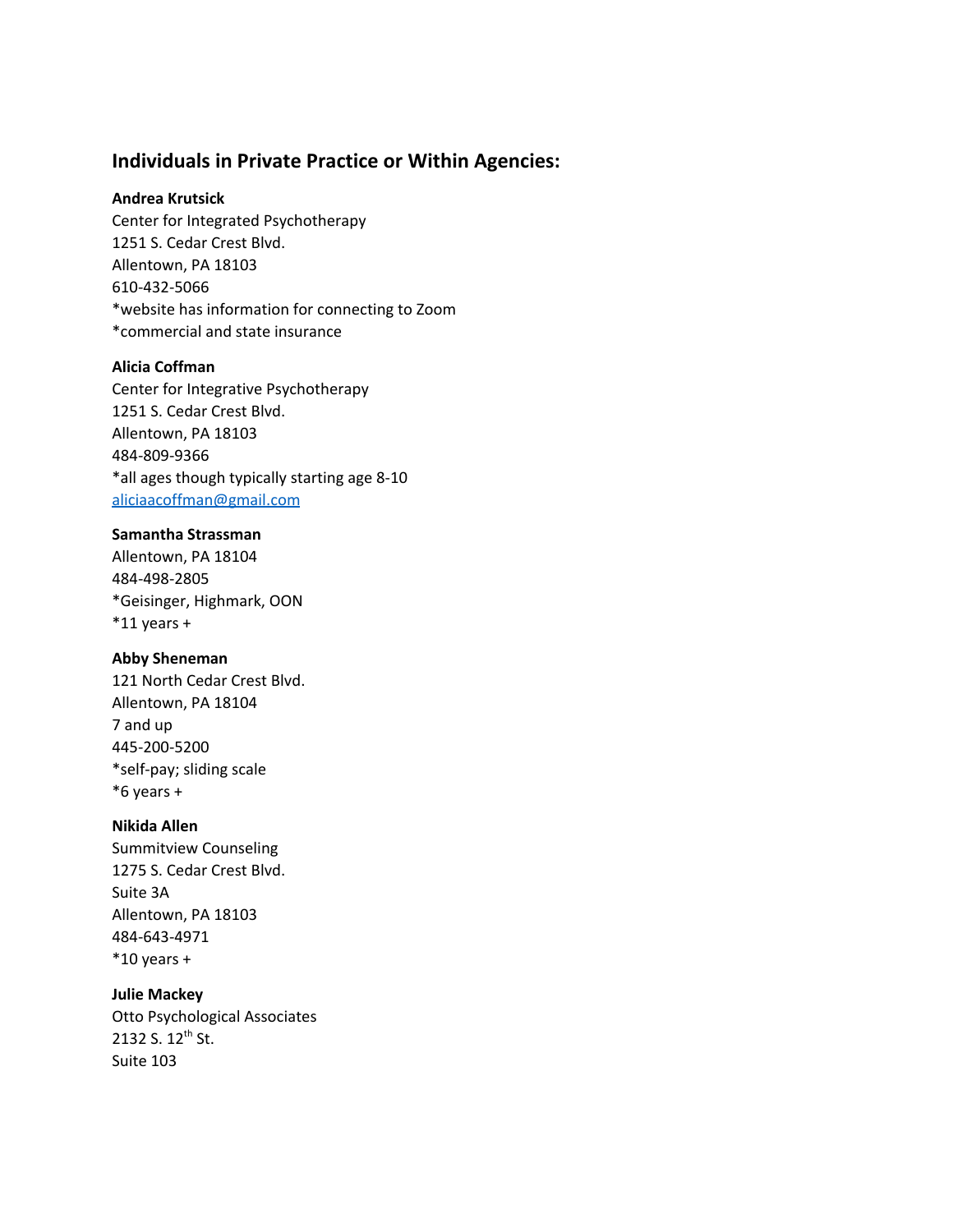Allentown, PA 18103 484-350-3447

## **Dalton Rumfield**

Alliance Counseling and Wellness Coaching, LLC 1005 Brookside Rd. Suite 330 Allentown, PA 18106 610-366-9333

### **Shelly Steiner**

2015 Hamilton St. Suite 203A Allentown, PA 18104 484-223-9049 \*age 12 years+ \*Commercial and Self pay accepted

#### **Sara Grove**

Radical Change Counseling 1320 Hausman Road Suite 202 Allentown, PA 18104 484-283-5233 \*LGBTQIA+ tweens/teens \*self pay and helps with OON reimbursement; sliding scale

#### **Lauren DiMattia**

Seasons of Strength 1011 Brookside Rd. Allentown, PA 18106 201-822-1394 \*self pay and OON

# **Jennifer Coleman**

3201 Highfield Dr. Bethlehem, PA 18020 or 961 Marcon Blvd. Allentown, PA 18109 908-310-9450 \*commercial insurance including TRICARE accepted

### **Abby Oxford**

Reflective Artistry 35 East Elizabeth Avenue Suite 21A Bethlehem, PA 18018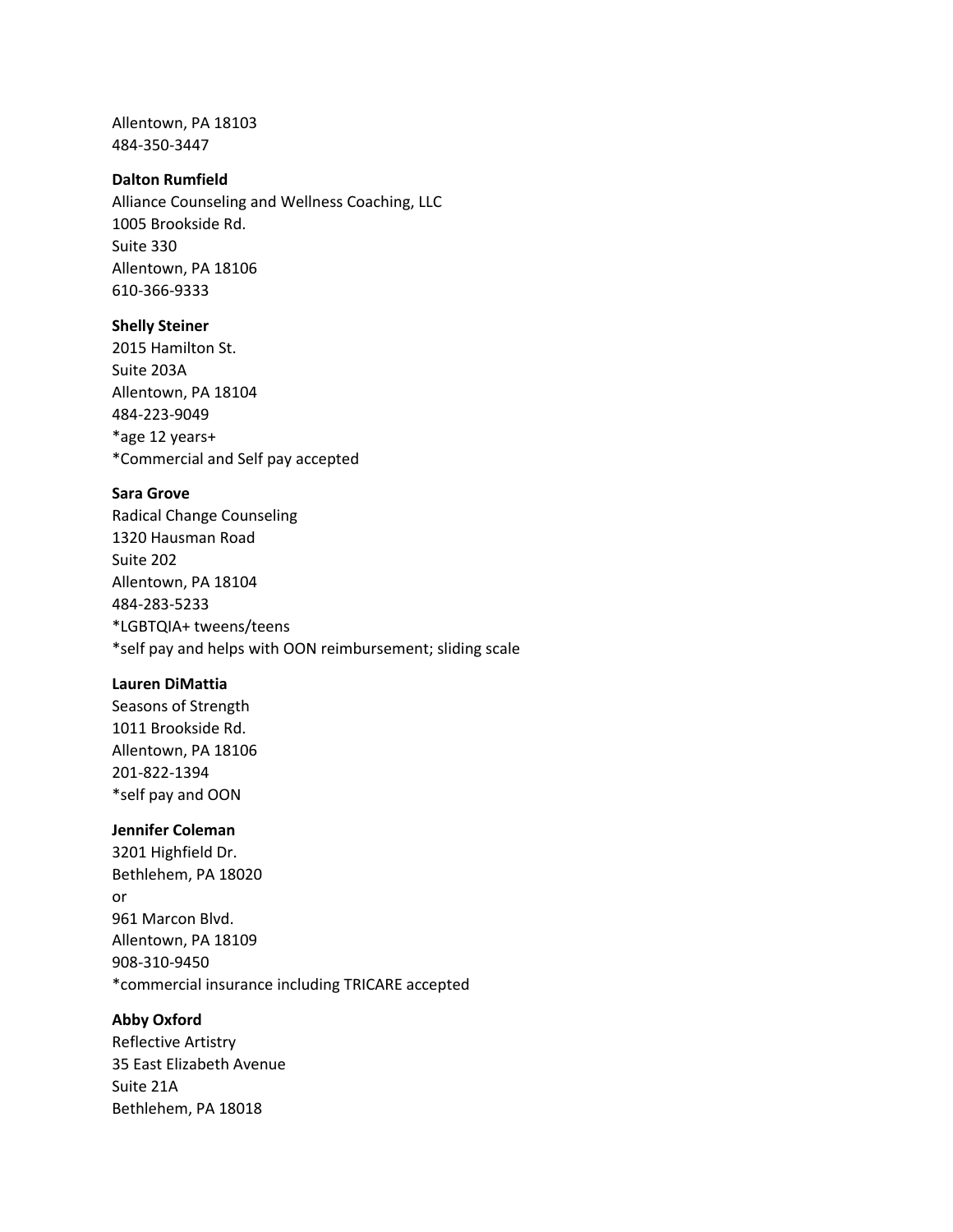\*offering virtual art therapy \*Private pay and Highmark accepted 610-290-4177

#### **Anthony Campolo Counseling**

3005 Brodhead Road Suite 101 Bethlehem, PA 18020 570-401-3216 \*14 and up \*currently using telehealth; offering to PA and NJ residents \*commercial insurance

### **John Miller**

1250 Greenwood Dr. Bethlehem, PA 18107  $*14$  years + \*commercial and state insurance accepted

#### **Mike Daniels**

Creative Treatment Solutions 1754 West Broad St. Bethlehem, PA 18018 610-751-6054

#### **Jessica Day**

4Directions Counseling 701 West Union Blvd. Suite 2 Bethlehem, PA 18018 484-524-2859 \*children and adolescents

#### **Charles Goldberg**

3005 Brodhead Rd. Suite 101 Bethlehem, PA 18020 224-430-3569  $*14$  years + \*commercial and state insurance accepted

#### **Angie Gutekunst**

Holistic Journey Counseling 3708 Freemansburg Ave. 2<sup>nd</sup> Floor Bethlehem, PA 18020 610-730-7416  $*14$  years +